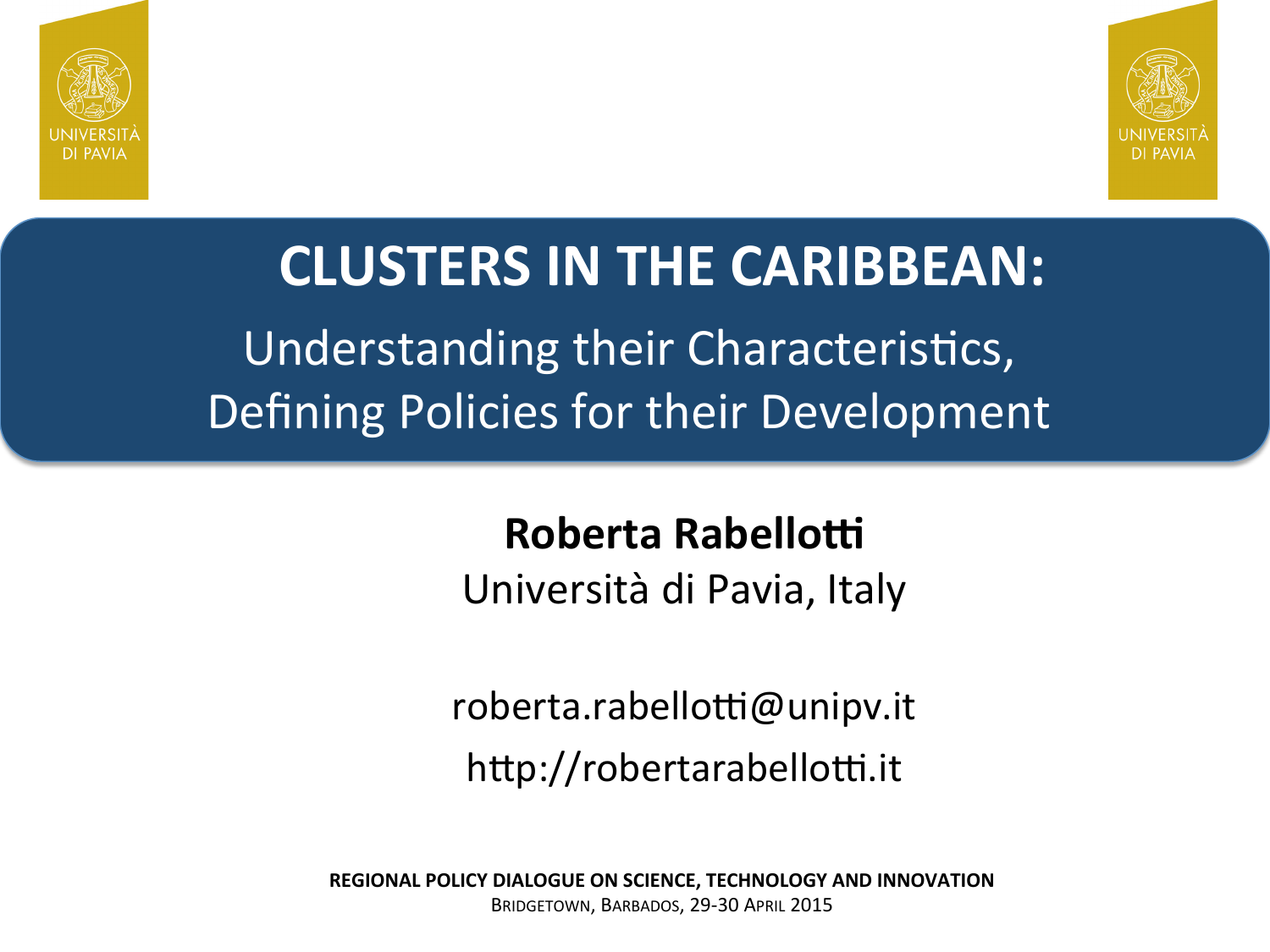### **Cluster at a glance: 2+6 dimensions**

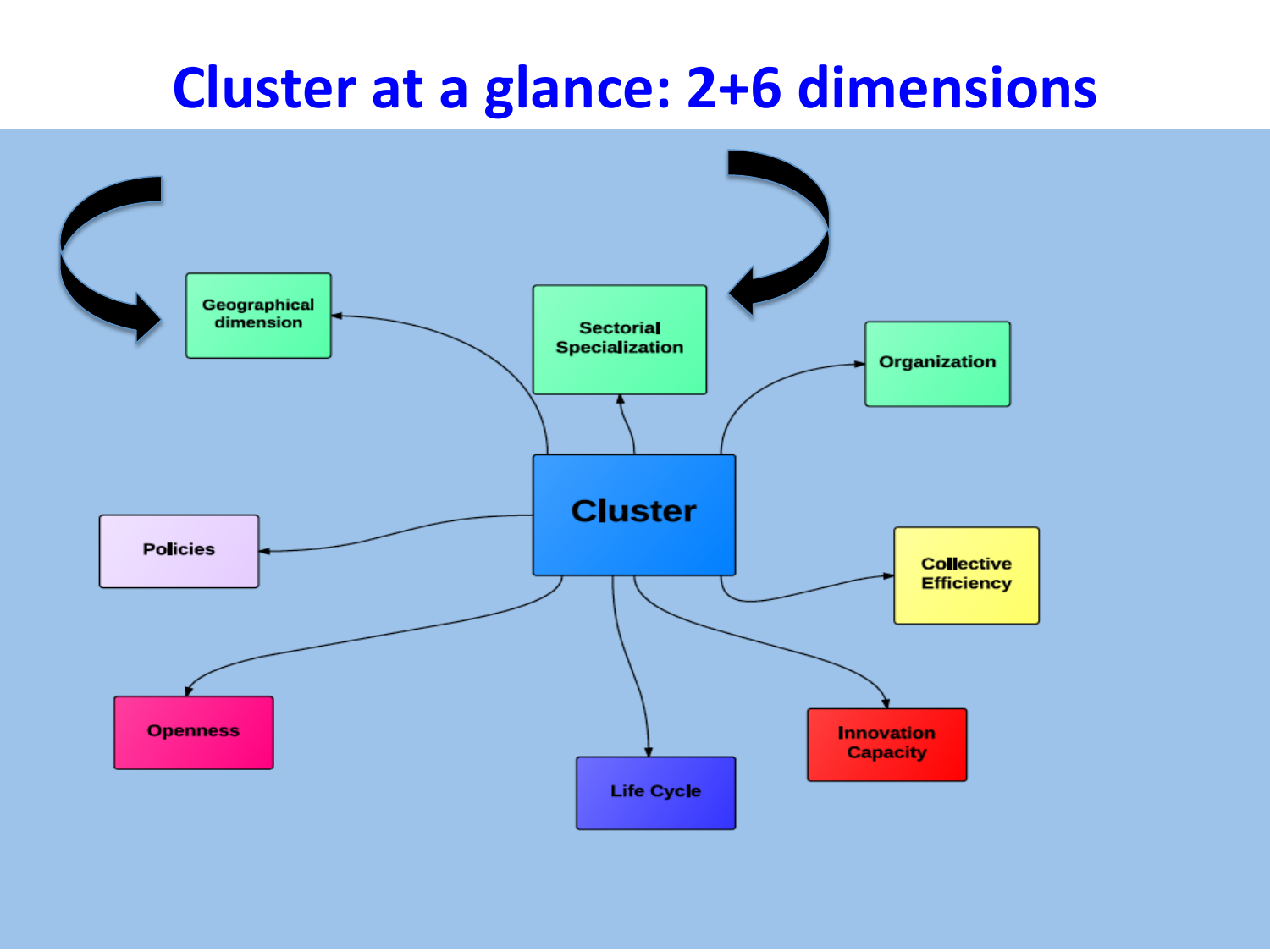## **The 2 baseline dimensions**

**L)Geographical agglomeration**: local, urban, regional, national, inter-country;

**(2) Sectorial specialization**: natural resources, (agro) based, manufacturing, services;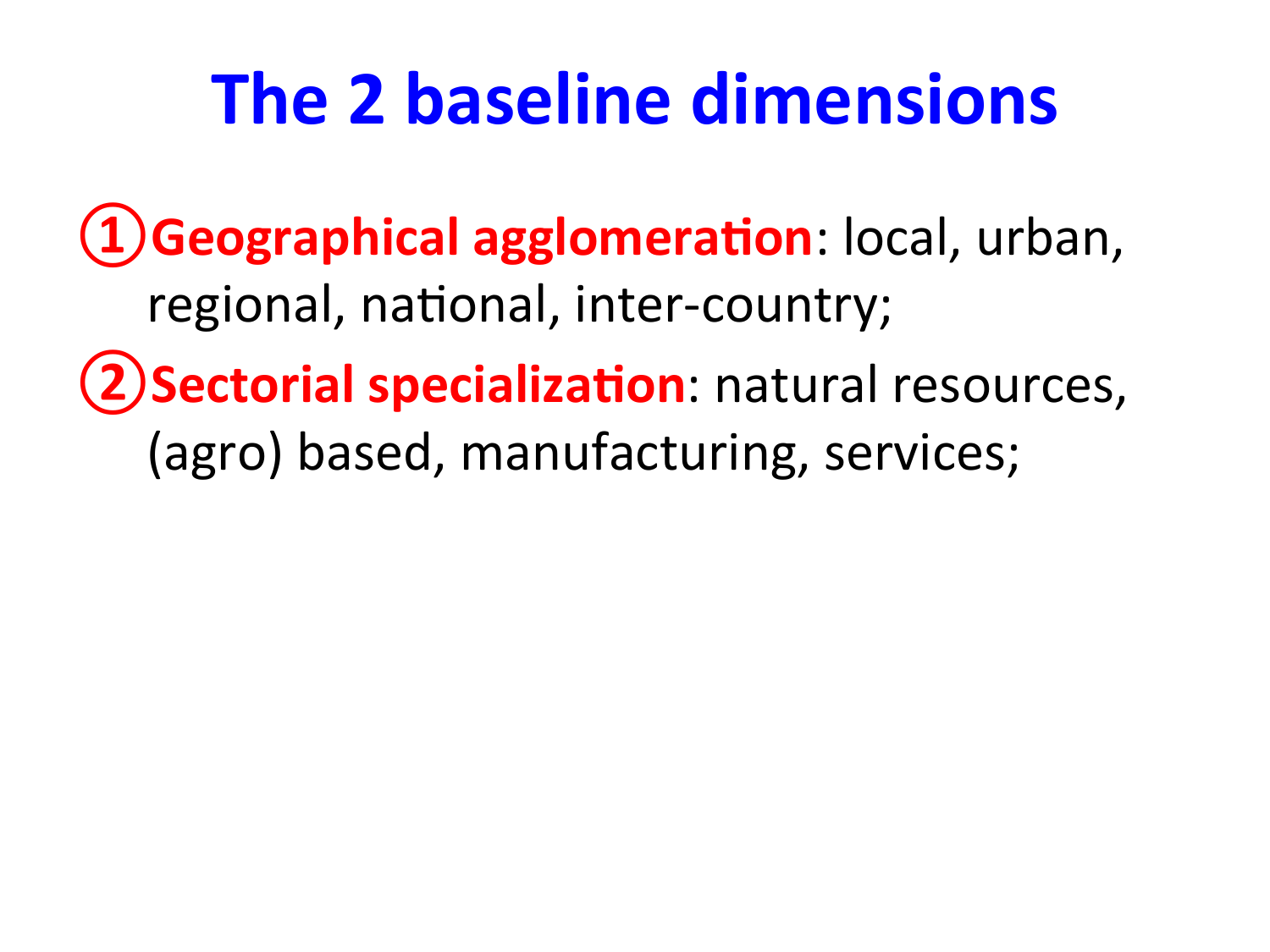## **The 6 characterizing dimensions**

- **(1) Organization**: a) Marshallian (mainly SMEs), b) Hub & Spoke (large firms + SMEs), c) Survival (mainly informal small and micro firms);
- **(2) Collective efficiency**: a) external economies and b) joint action;
- **(3)Innovation capacity**: a) the knowledge base of the firms, b) the (local, national) innovation system and c) the links with external knowledge sources;
- **4) Openness**: a) export orientation, b) FDIs, c) GVCs;
- **(5) Life cycle**: a) emergence, b) growth, c) sustainment, d) decline;

**6) Policies**: a) spontaneous, b) policies for inception, c) policies for development.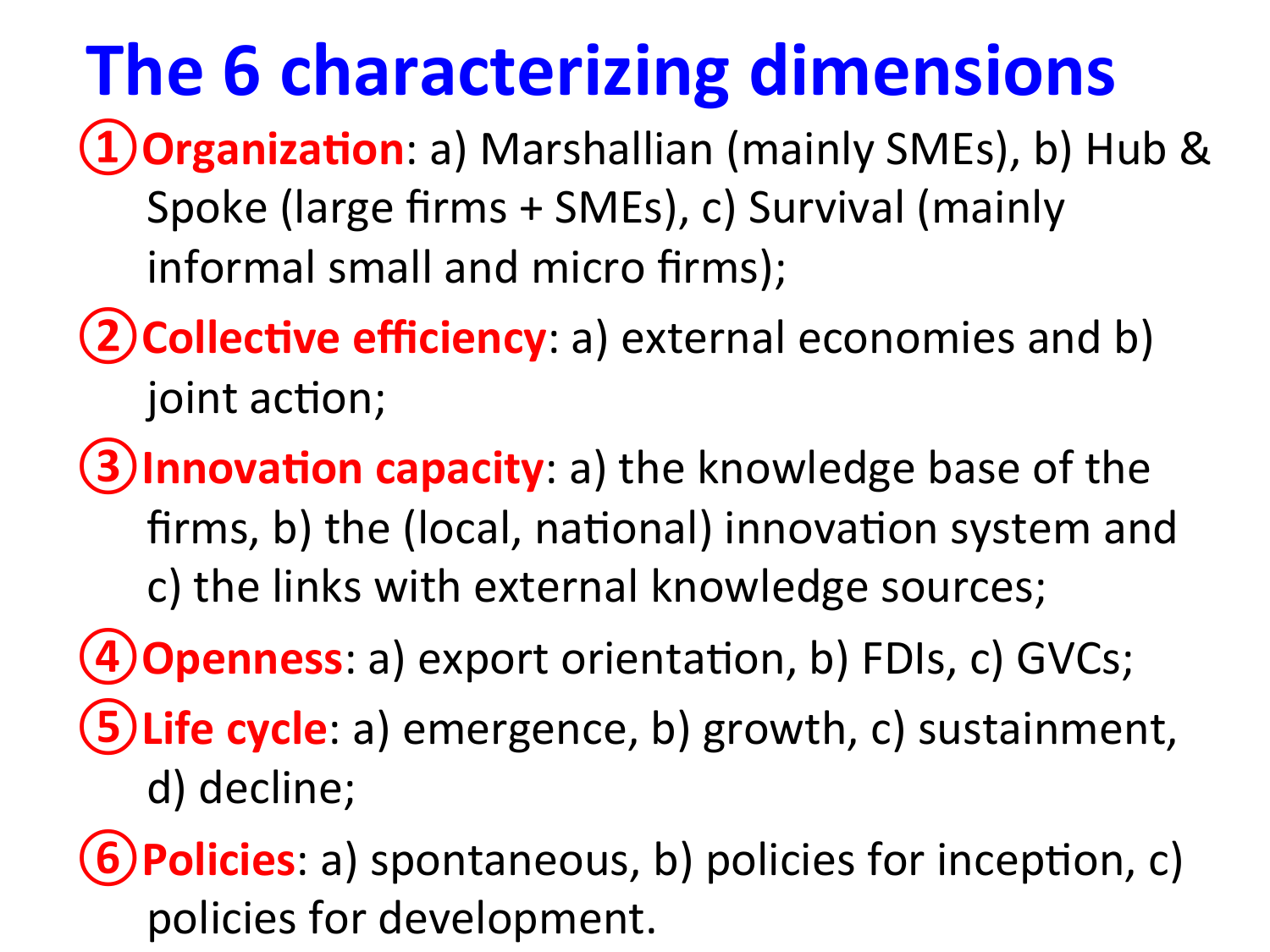## **The universe of the study**

- These  $2 + 6$  dimensions have been investigated in 32 Caribbean clusters;
- Countries: Barbados, Belize, Dominica, Grenada, Guyana, Jamaica, St-Lucia, St-Vincent & Grenadines, Suriname, Trinidad and Tobago.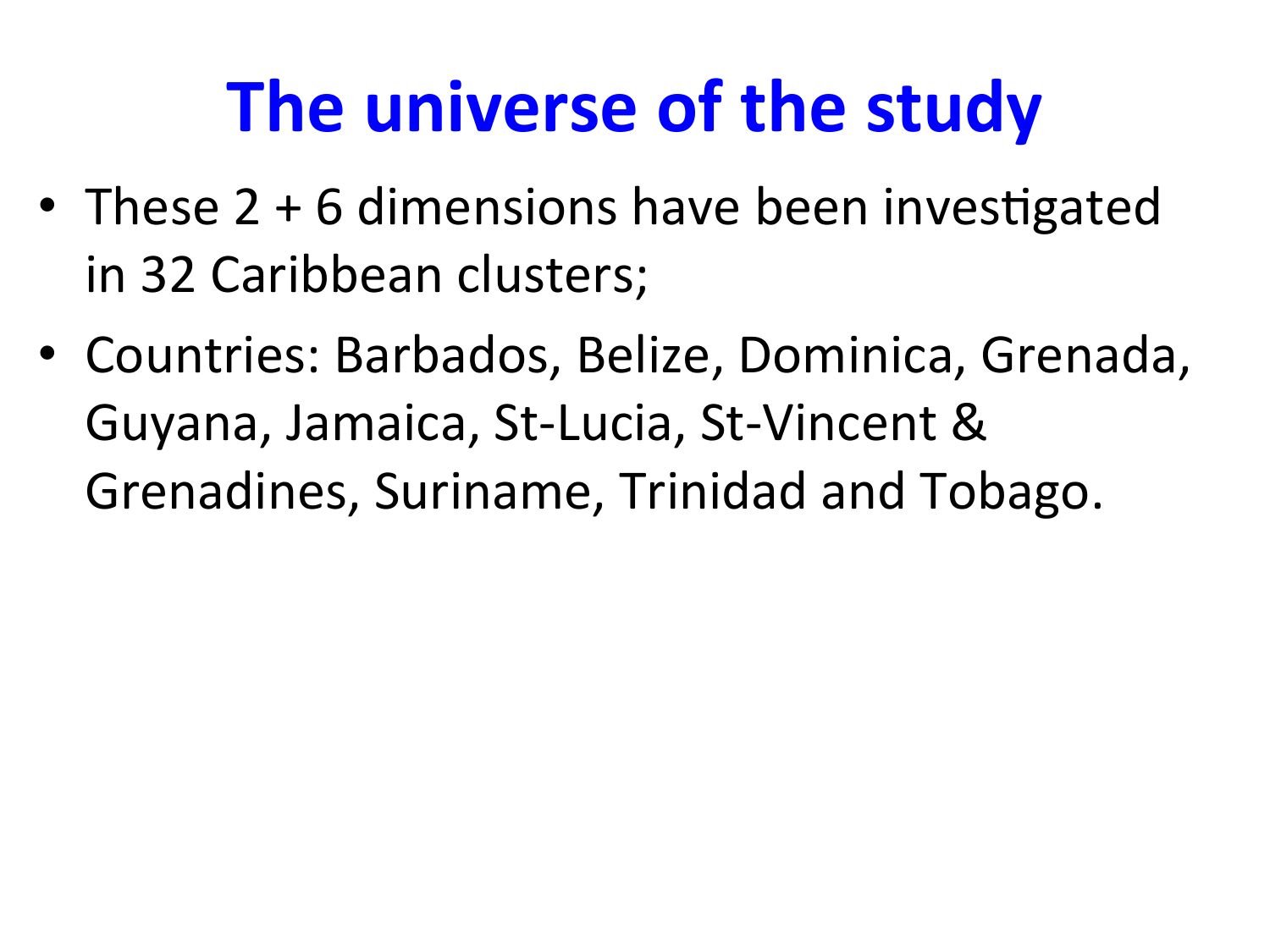### **The main characteristics of the Caribbean clusters (1)**

- **Geographical dimension**: half of the clusters are *national* based. The *local* dimension is predominant in agricultural clusters and in tourism. *Urban* clusters are in the service industry.<br>Only 4 *Inter-Caribbean* clusters;
- **Sectorial dimension**: predominance of the tertiary industry (tourism, creative industries, business and financial services) and exploitation of natural resources (agro-processing, forestry, aquaculture). Only two clusters specialized in manufacturing;
- **Organizational structure**: Many *Marshallian* clusters. 5 H&S clusters in which a multinational is the hub. Only one *survival* cluster.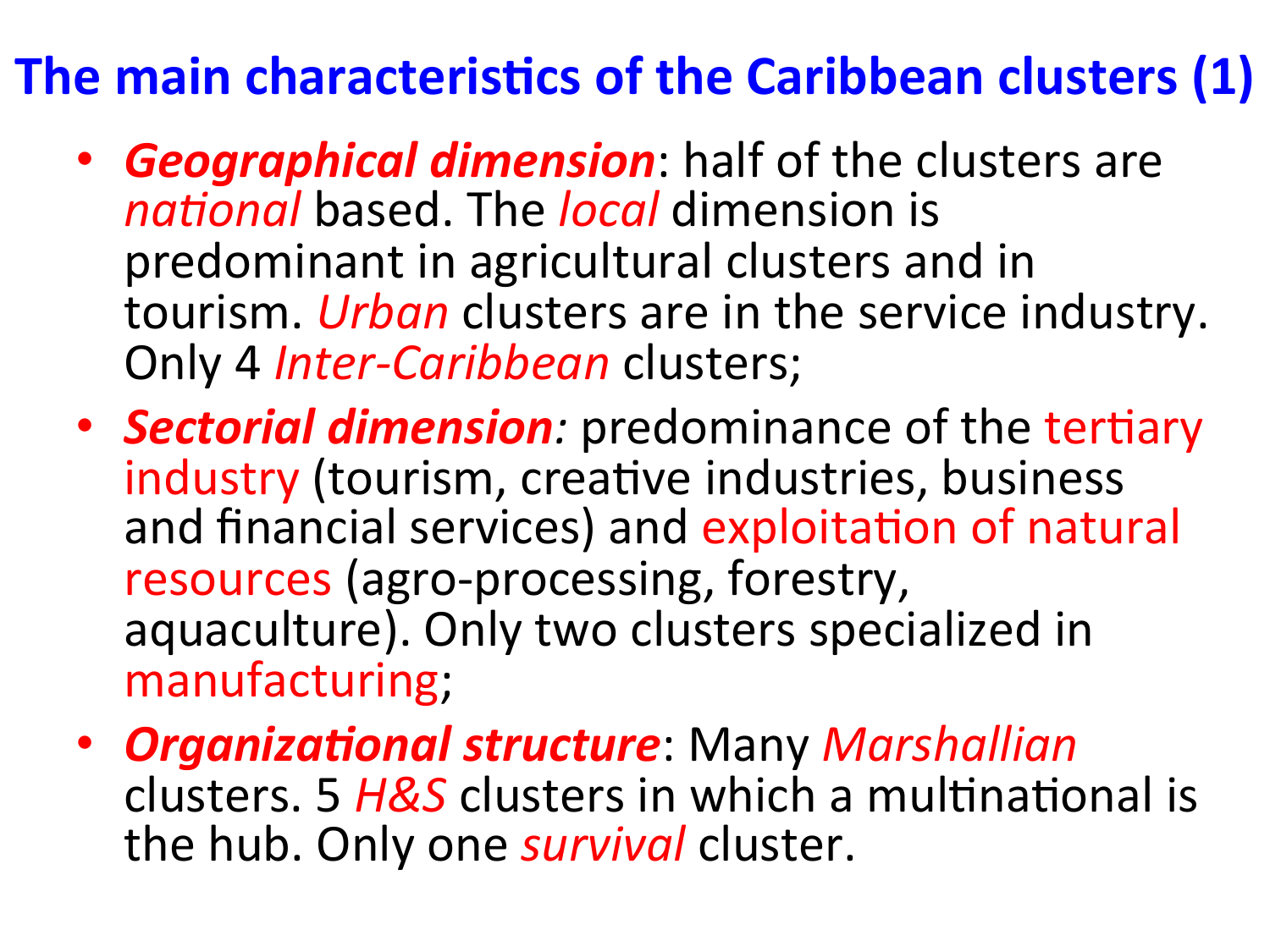### The main characteristics of the Caribbean clusters (1)

- **Collective Efficiency:** there are examples of cooperation in logistics, input and information sharing, market access. Cooperation is pushed by environmental concerns;
- **Innovation capacity:** hub companies, business associations and input suppliers are key knowledge sources external to the clusters;
- **Openness**: local presence of MNCs and/or GVCs is key. The regional market is important;
- **Policies:** some spontaneous clusters; a variety of existing cluster policies in the inception and development phases.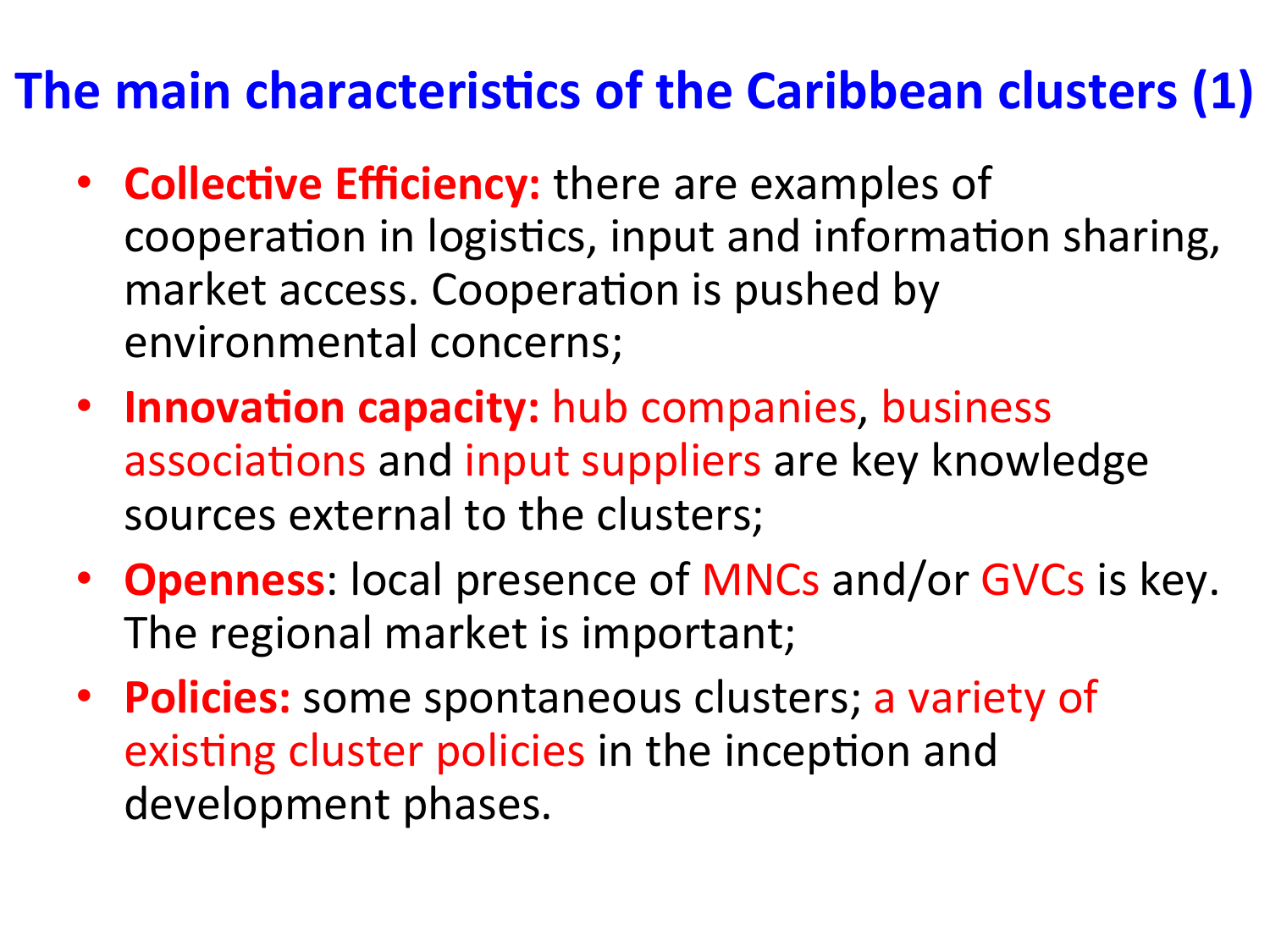## **3 types of Caribbean clusters**

Through cluster analysis, we have identified three groups of clusters.

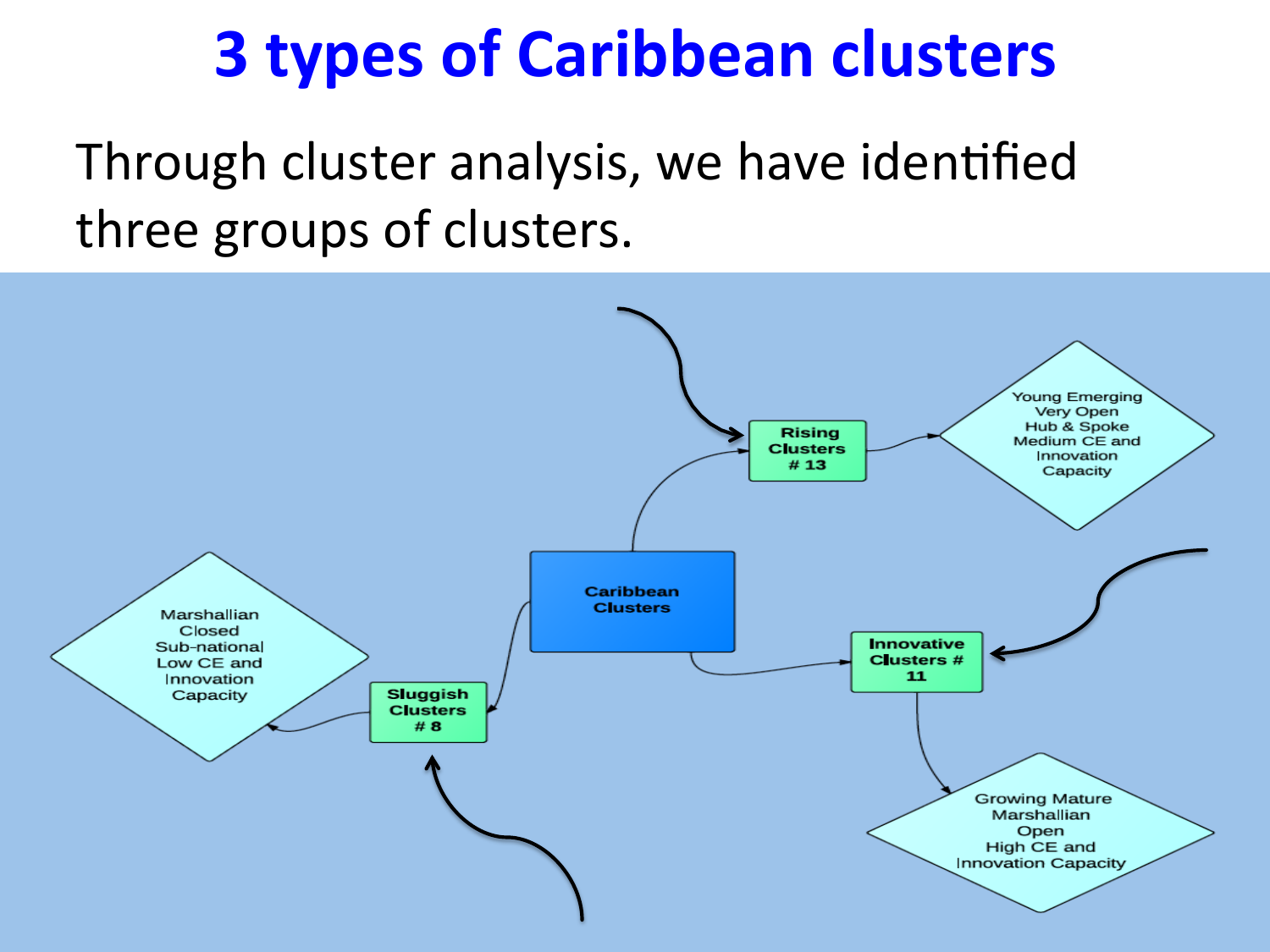### **Some evidence about the 3 types**

- *The Rising Clusters* and the *Innovative Clusters* share some common key features:
	- $-$  They have external channels (MNCs or GVCs), through which they tap into knowledge and technologies and connect with foreign markets;
	- $-$  Their degree of collective efficiency is high (e.g. specialized labor market; collective projects for sharing transportation costs, adopting international standards, introducing environmental best practices or jointly selling products in the international markets);
- **Innovative Clusters** display a much higher innovative capacity as compared to *Rising Clusters*, which are younger and therefore have accumulated lower technological capabilities;
- **Sluggish Clusters** are rather closed, often lack connections to external channels and access to international markets. Many of them show a low degree of collective efficiency and poor innovative capacity.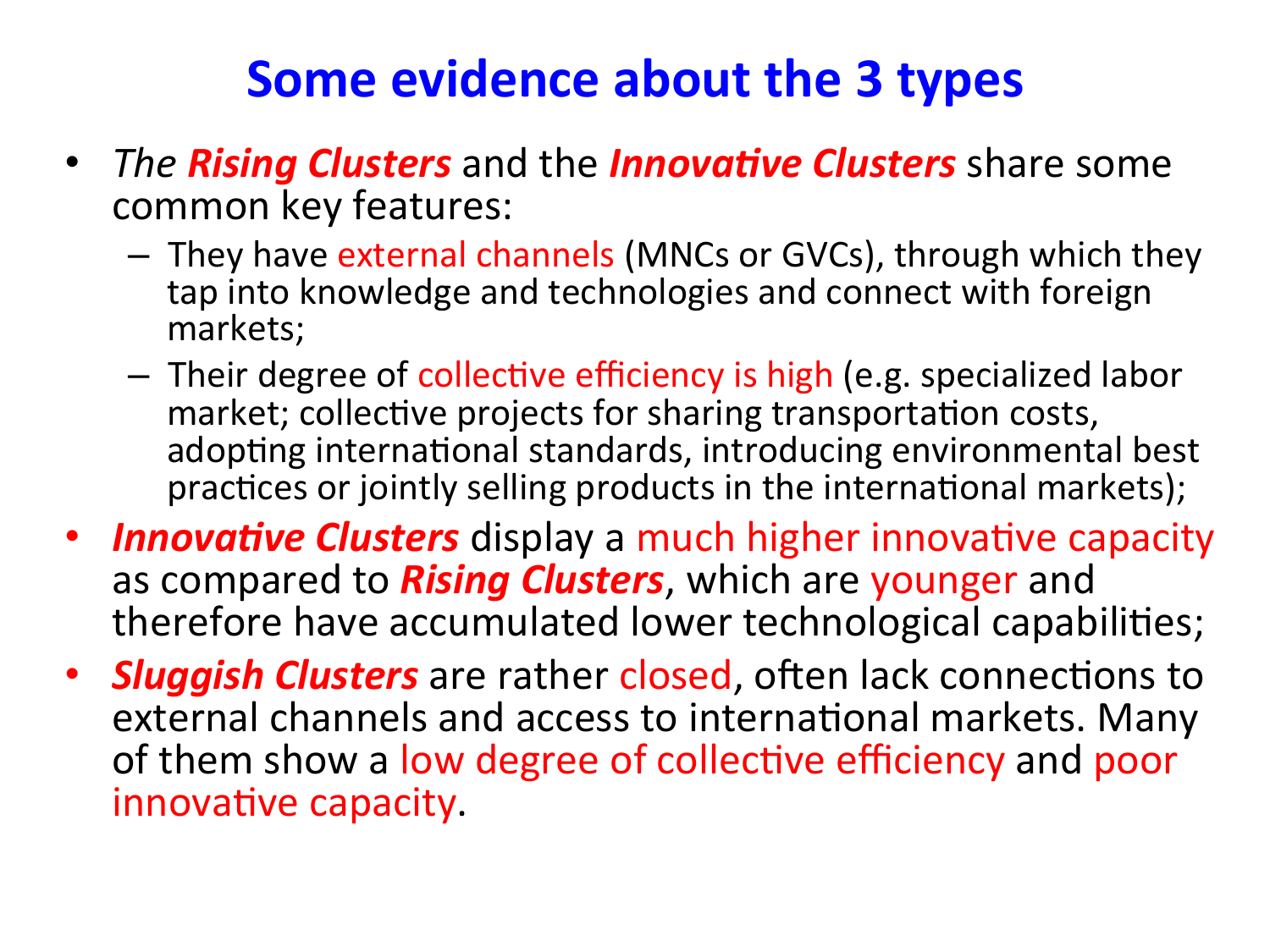### **Cluster Policies should be different in different clusters**

- In **Rising Clusters** policies should:
	- $-$  Foster innovation, which is a weak area in these clusters;
	- $-$  Help the transition from emerging clusters to a growth phase;
	- $-$  Support the consolidation of leading actors;
- In **Innovative Clusters** policies should:
	- $-$  Be very selective and sustain projects with high growth potential;
	- $-$  Competition for funding should be very tough and the support to winning projects should be generous;
- **In Sluggish Clusters** policies should:
	- $-$  Strengthen trust and local joint action;
	- $-$  Enhance openness for accessing resources such as knowledge and technologies;
	- Sustain the building up innovative capabilities;
- Every policy should undergo systematic and unbiased evaluation.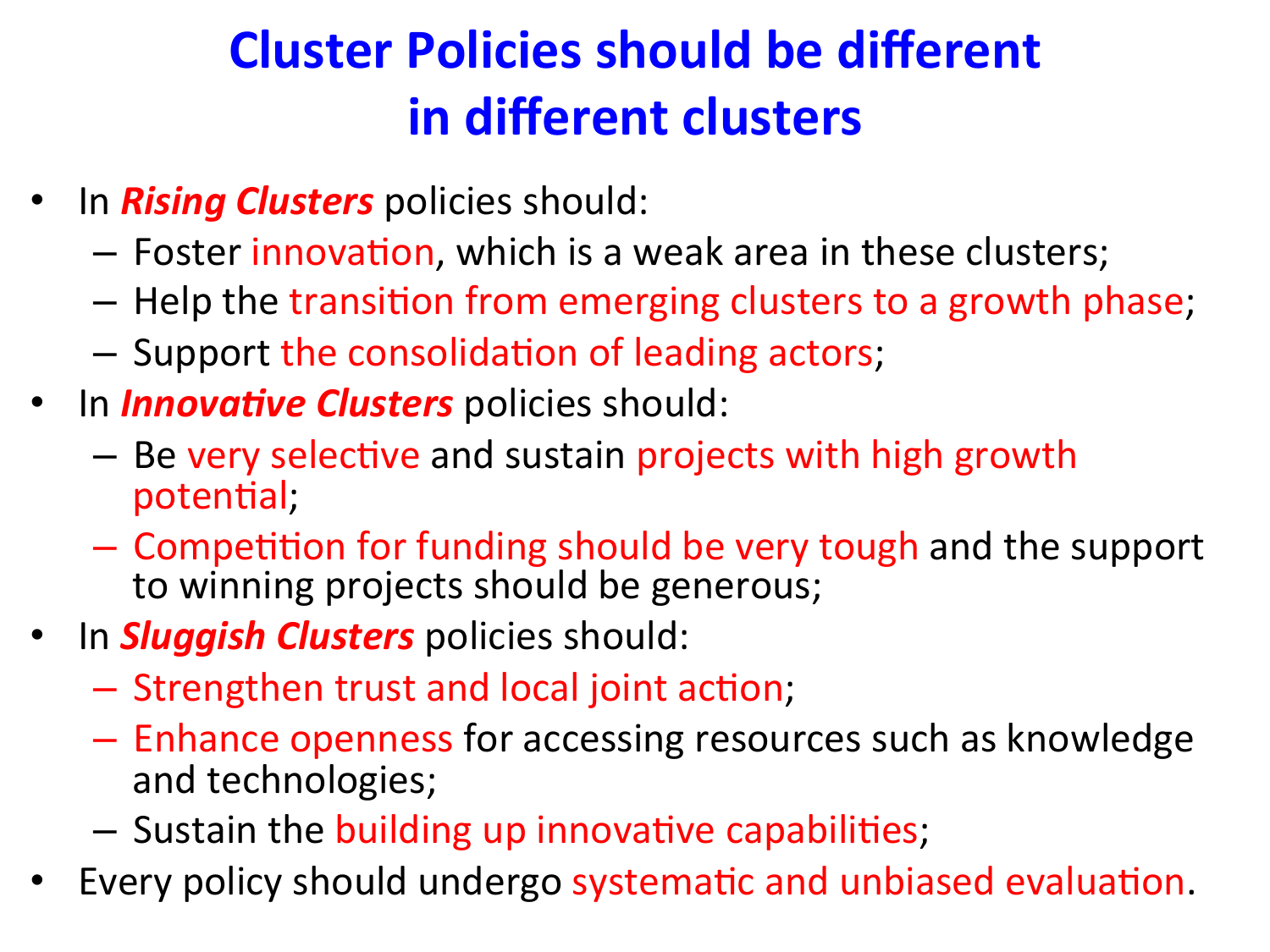# **Summing up the main findings**

 $(1)$ Cluster activity is very intense in the region; (2) The Caribbean clusters are very diverse on several key dimensions, as clearly shown with the identification of the three groups – *Rising*, *Innovative* and *Sluggish* Clusters;

(3) Supporting policies should therefore be differentiated to adddress weaknesses and reinforce strenghts;

(4) In Caribbean clusters, there are already a variety of supporting interventions, some of which do represent good practice examples.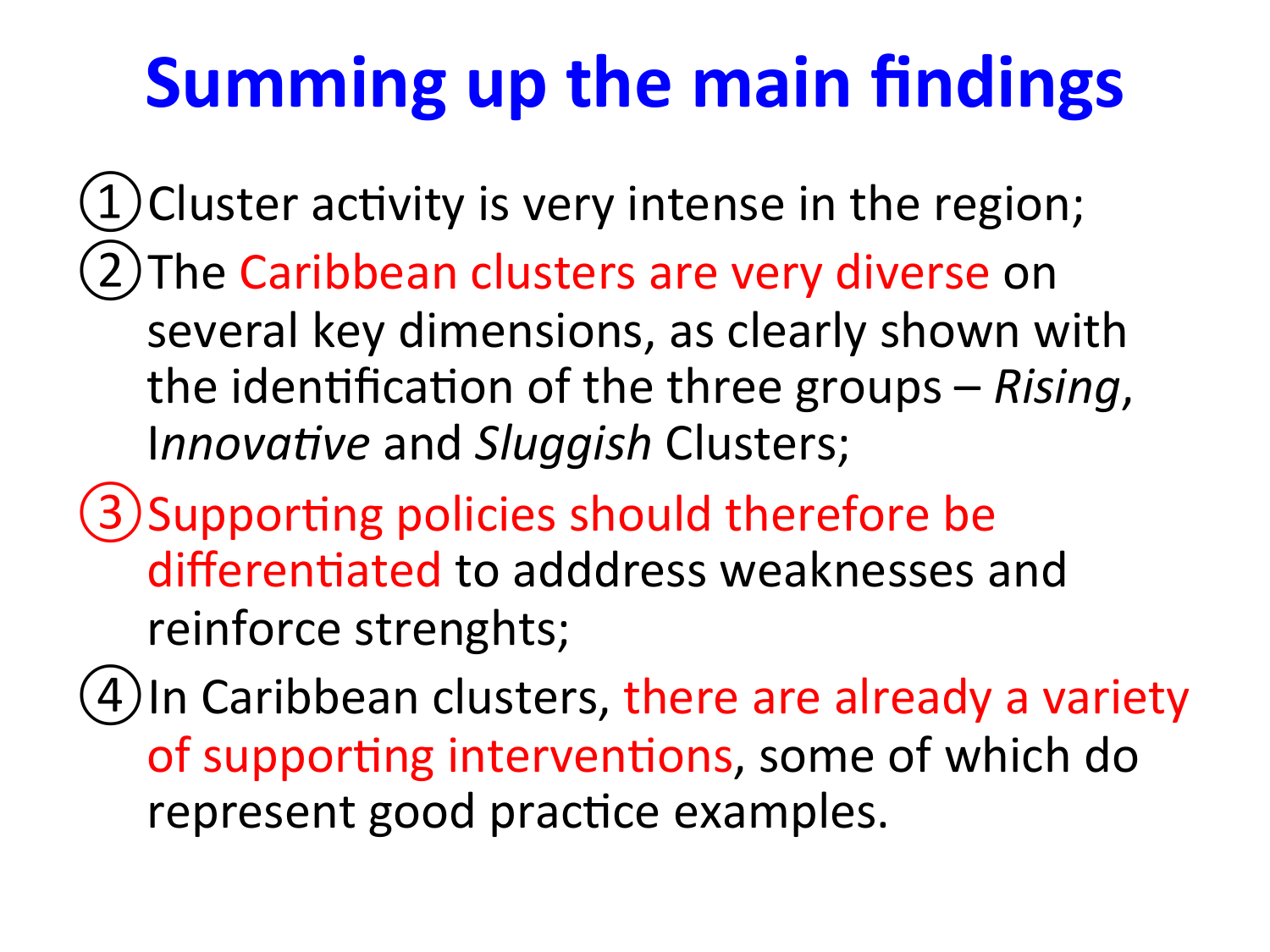### **Are clusters relevant for the future development in the Caribbean? YES, for 5 reasons**

- 1) New promising industries to strengthen diversification, entrepreneurship and innovation in the region;
- 2) New skilled jobs to address brain drain;
- 3) External economies and joint actions to address the small size of the countries and the lack of economies of scale;
- 4) External connections (via multinationals, GVCs) to access knowledge and acquire capabilities needed for being competitive in the international markets;
- 5) Private and public sector initiatives to be leveraged in other productive areas.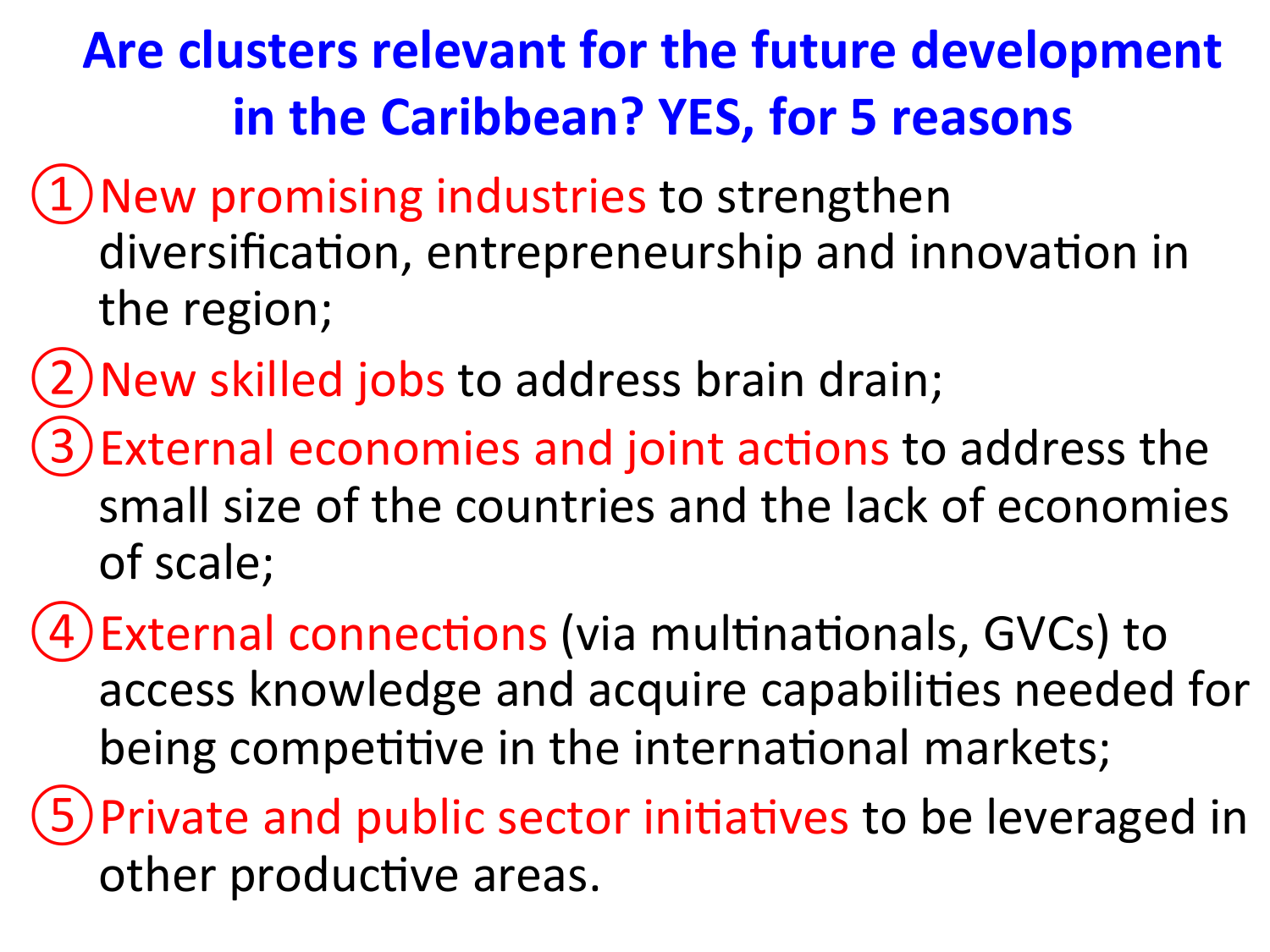# **Thank you**

#### roberta.rabellotti@unipv.it

http://robertarabellotti.it